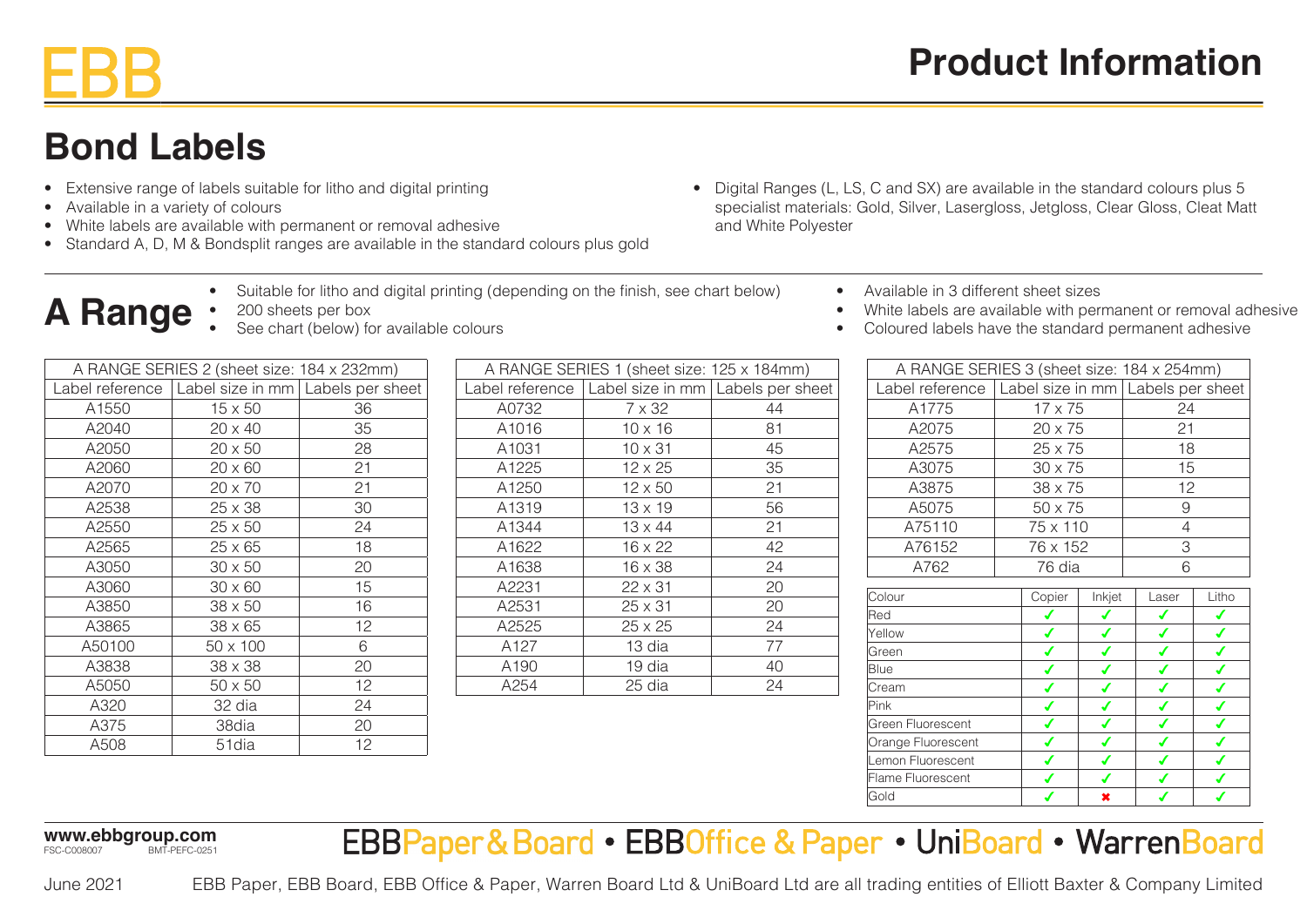### **D Range**

- Suitable for litho and digital printing (depending on the finish, see chart below)
- 200 sheets per box
- See chart (below) for available colours
- D range labels all have a sheet size of 210 x 297mm
- White labels are available with permanent or removal adhesive
- Coloured labels have the standard permanent adhesive

| D RANGE (sheet size: 210 x 297mm) |                                                       |    |  |  |
|-----------------------------------|-------------------------------------------------------|----|--|--|
|                                   | Label reference   Label size in mm   Labels per sheet |    |  |  |
| D <sub>1537</sub>                 | $15 \times 37$                                        | 80 |  |  |
| D1547                             | $15 \times 47$                                        | 64 |  |  |
| D1762                             | $17 \times 62$                                        | 45 |  |  |
| D <sub>2254</sub>                 | $22 \times 54$                                        | 40 |  |  |
| D <sub>2545</sub>                 | 25 x 45                                               | 42 |  |  |
| D3054                             | $30 \times 54$                                        | 30 |  |  |
| D3362                             | $33 \times 62$                                        | 24 |  |  |
| D3396                             | 33 x 96                                               | 16 |  |  |
| D4596                             | 45 x 96                                               | 12 |  |  |
| D45194                            | 45 x 194                                              | 6  |  |  |
| D4754                             | $47 \times 54$                                        | 20 |  |  |
| D6388                             | 63 x 88                                               | 9  |  |  |
| D6896                             | 68 x 96                                               | 8  |  |  |
| D96139                            | 96 x 139                                              | 4  |  |  |
| D139194                           | 139 x 194                                             | 2  |  |  |
| D510                              | 51 dia                                                | 15 |  |  |
| D880                              | 88 dia                                                | 6  |  |  |

| Colour             | Copier | Inkjet | Laser | Litho |
|--------------------|--------|--------|-------|-------|
| Red                |        |        |       |       |
| Yellow             |        | ✔      |       |       |
| Green              | ✔      | ◢      |       |       |
| Blue               | ✔      | ✔      |       |       |
| Cream              | ✔      | ✔      |       |       |
| Pink               |        |        |       |       |
| Green Fluorescent  |        |        |       |       |
| Orange Fluorescent |        |        |       |       |
| Lemon Fluorescent  |        |        |       |       |
| Flame Fluorescent  |        |        |       |       |
| Gold               |        | ×      |       |       |

**www.ebbgroup.com** FSC-C008007 BMT-PEFC-0251

EBBPaper&Board • EBBOffice & Paper • UniBoard • WarrenBoard

June 2021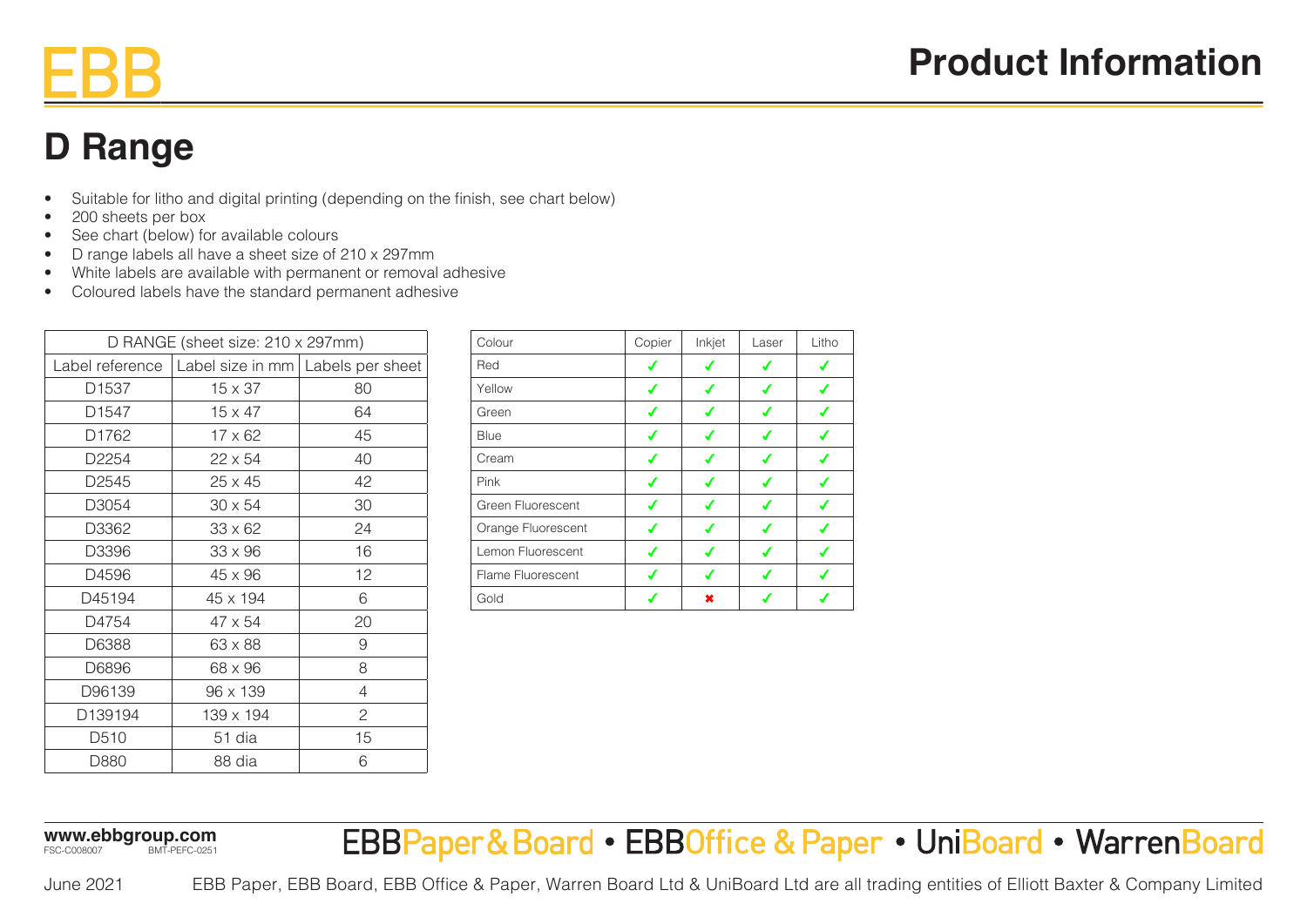### **M Range**

- Suitable for litho and digital printing (depending on the finish, see chart below)
- 200 sheets per box
- See chart (below) for available colours
- D range labels all have a sheet size of 224 x 336mm
- White labels are available with permanent or removal adhesive
- Coloured labels have the standard permanent adhesive

| M RANGE (sheet size: 224 x 336mm) |                  |                                     |  |  |
|-----------------------------------|------------------|-------------------------------------|--|--|
| Label reference                   |                  | Label size in mm   Labels per sheet |  |  |
| M20148                            | 20 x 148         | 20                                  |  |  |
| M3451                             | 34 x 51          | 32                                  |  |  |
| M3465                             | $34 \times 65$   | 24                                  |  |  |
| M35105                            | $35 \times 105$  | 16                                  |  |  |
| M5175                             | $51 \times 75$   | 16                                  |  |  |
| M50100                            | $50 \times 100$  | 12                                  |  |  |
| M51155                            | $51 \times 155$  | 8                                   |  |  |
| M70100                            | 70 x 100         | 8                                   |  |  |
| M74105                            | 74 x 105         | 8                                   |  |  |
| M105148                           | $105 \times 148$ | $\overline{4}$                      |  |  |
| M148210                           | $148 \times 210$ | 2                                   |  |  |
| M500                              | 50 dia           | 24                                  |  |  |
| M690                              | 69 dia           | 12                                  |  |  |
|                                   |                  |                                     |  |  |

| Colour             | Copier | Inkjet | Laser | Litho |
|--------------------|--------|--------|-------|-------|
| Red                |        |        | ◢     |       |
| Yellow             | √      | √      |       |       |
| Green              | ✔      | ✔      | ✔     |       |
| Blue               | ✔      | ✔      | ◢     |       |
| Cream              | ✔      | ✔      |       |       |
| Pink               | ✔      | ✔      |       |       |
| Green Fluorescent  |        | ✔      | ◢     |       |
| Orange Fluorescent |        |        |       |       |
| Lemon Fluorescent  |        | ✔      |       |       |
| Flame Fluorescent  |        |        |       |       |
| Gold               |        | ×      |       |       |

**www.ebbgroup.com** FSC-C008007 BMT-PEFC-0251

EBBPaper&Board • EBBOffice & Paper • UniBoard • WarrenBoard

June 2021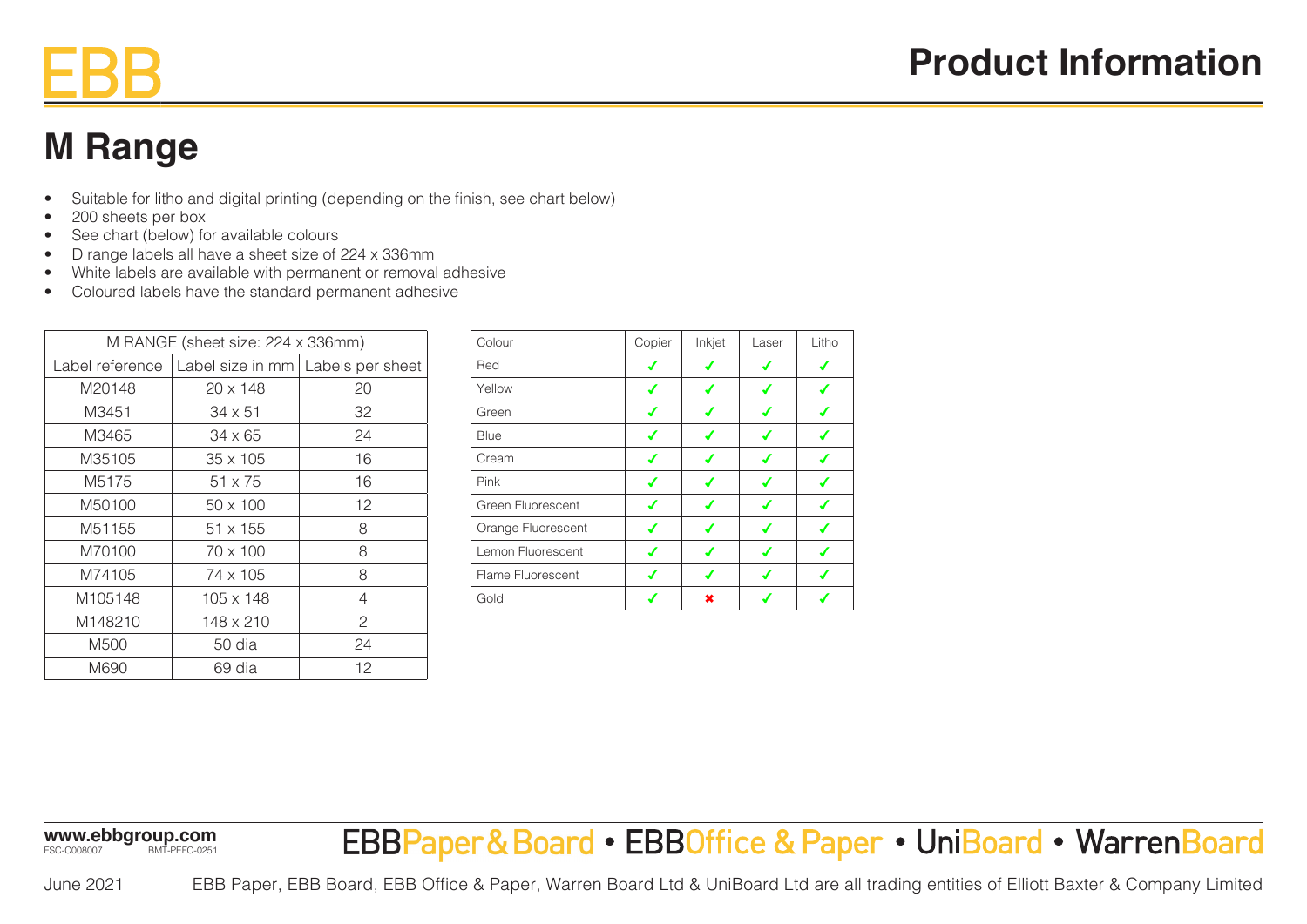### **Bondsplit Sheets**

- Range of uncoated self adhesive sheets suitable for litho and digital printing (not suitable for use with HP Indigo presses)
- 200 sheets per box
- See chart below for available colours
- Can be supplied with split backing or solid backing

| BONDSPLIT (sheet size: 210 x 297mm) |                                                       |  |  |  |
|-------------------------------------|-------------------------------------------------------|--|--|--|
|                                     | Label reference   Label size in mm   Labels per sheet |  |  |  |
| <b>BONDSPLIT</b>                    | $210 \times 297$                                      |  |  |  |

| Colour             | Copier | Inkjet | Laser | Litho |
|--------------------|--------|--------|-------|-------|
| Red                |        | ✔      |       |       |
| Yellow             | ✔      | ✔      | ✔     |       |
| Green              | ✔      | ✔      | ✔     |       |
| Blue               | ✔      | ✔      | ✔     |       |
| Cream              | ✔      | ✔      | ✔     |       |
| Pink               | J      | ✔      | ✔     |       |
| Green Fluorescent  | ✔      | ✔      | ✔     | ◢     |
| Orange Fluorescent |        | ✔      |       |       |
| Lemon Fluorescent  |        |        |       |       |
| Flame Fluorescent  |        |        |       |       |
| Gold               |        |        |       |       |

**www.ebbgroup.com** FSC-C008007 BMT-PEFC-0251

EBBPaper&Board • EBBOffice & Paper • UniBoard • WarrenBoard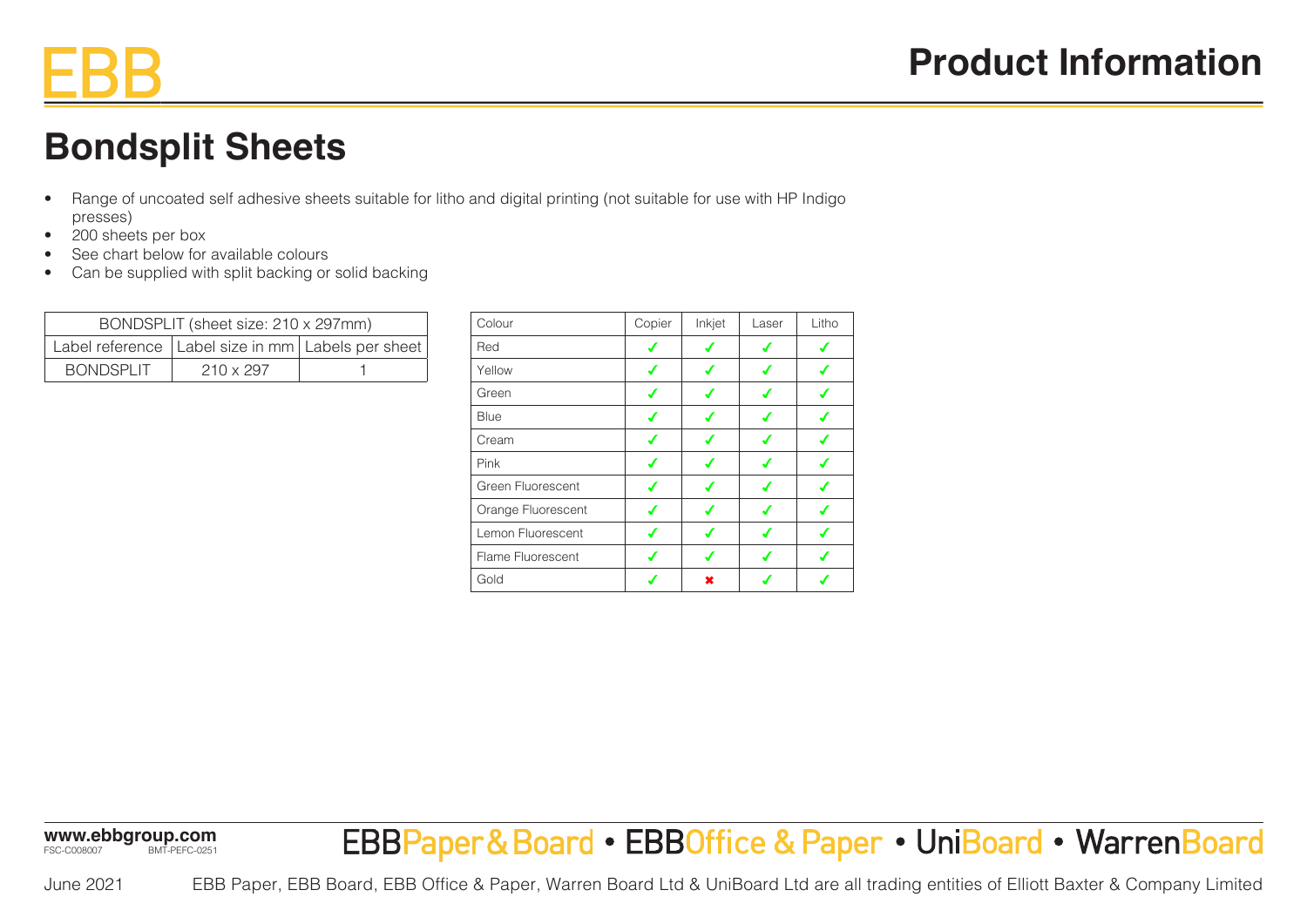# **L Range**

- A universal range of labels designed for Copier, Laser, Inkjet and Print
- 100 sheets per box
- See chart (right) for available colours
- Supplied on A4 sheets
- White labels are available with permanent or removal adhesive
- Coloured and special finish labels have the standard permanent adhesive

| L DIGITAL RANGE (sheet size: 210 x 297mm) |                 |                                     |               |  |
|-------------------------------------------|-----------------|-------------------------------------|---------------|--|
|                                           | Label reference | Label size in mm   Labels per sheet |               |  |
|                                           | L3570           | $35 \times 70$                      | 24            |  |
|                                           | L35105          | $35 \times 105$                     | 16            |  |
|                                           | L5070           | $50 \times 70$                      | 15            |  |
|                                           | L50105          | $50 \times 105$                     | 10            |  |
|                                           | L7070           | $70 \times 70$                      | 12            |  |
|                                           | L70105          | $70 \times 105$                     | 8             |  |
|                                           | L95105          | $95 \times 105$                     | 6             |  |
|                                           | L105149         | $105 \times 149$                    | 4             |  |
|                                           | L140210         | 140 x 210                           | $\mathcal{P}$ |  |
|                                           | L148210         | 148 x 210                           | $\mathcal{P}$ |  |
|                                           | L210297         | 210 x 297                           |               |  |
|                                           |                 |                                     |               |  |

| Colour             | Copier | Inkjet | Laser | Litho |
|--------------------|--------|--------|-------|-------|
| Red                |        |        | ✔     | ✔     |
| Yellow             | ℐ      |        | ✔     |       |
| Green              |        |        | ✔     |       |
| <b>Blue</b>        |        |        |       |       |
| Cream              |        |        |       |       |
| Pink               |        |        |       |       |
| Green Fluorescent  |        |        | ℐ     |       |
| Orange Fluorescent |        |        | ℐ     |       |
| Lemon Fluorescent  | ✔      | ✔      | ✔     |       |
| Flame Fluorescent  | ✔      | ✔      | ✔     |       |
| Gold               | ✔      | ×      | ✔     | ✔     |
| Silver             | ✔      | ×      | ✔     | ✔     |
| Clear Gloss        | ✔      | ×      | ✔     | ✔     |
| <b>Cleat Matt</b>  | ✔      | ×      | ✔     | ✔     |
| White Polyester    | ✔      | ×      | ✔     | ✔     |
| Laser Gloss        | ✔      | ×      | ✔     | ✔     |
| Jetgloss           | ✔      | ×      | ✔     |       |

**www.ebbgroup.com** FSC-C008007 BMT-PEFC-0251

EBBPaper&Board • EBBOffice & Paper • UniBoard • WarrenBoard

June 2021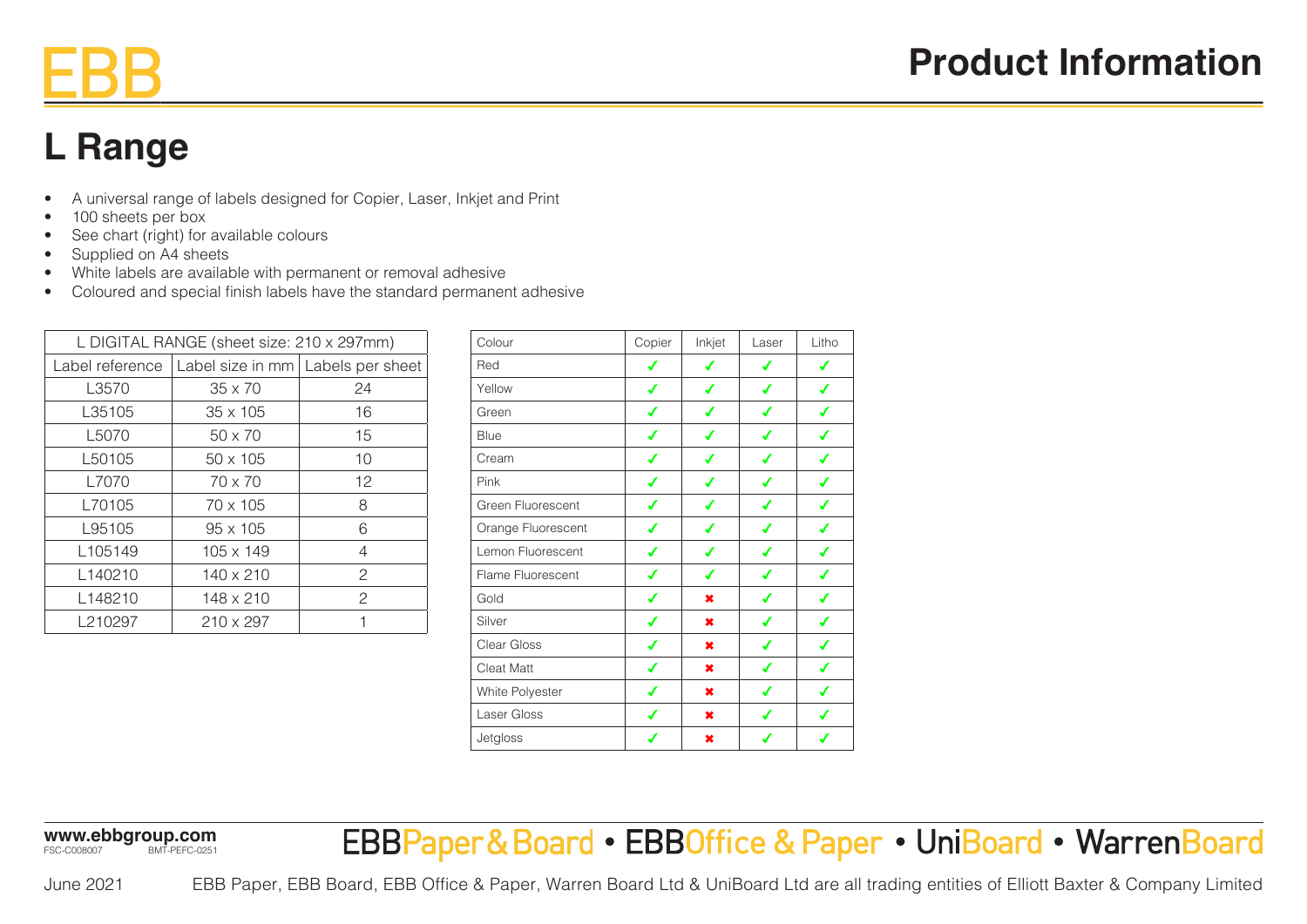# **LS Range**

| LS DIGITAL RANGE (sheet size: 210 x 297mm) |                                     |                |  |  |
|--------------------------------------------|-------------------------------------|----------------|--|--|
| Label reference                            | Label size in mm   Labels per sheet |                |  |  |
| LS17145                                    | 17 x 145                            | 16             |  |  |
| LS2138                                     | 21 x 38                             | 65             |  |  |
| LS30100                                    | 30 x 100                            | 18             |  |  |
| LS3464                                     | $34 \times 64$                      | 24             |  |  |
| LS3499                                     | 34 x 99                             | 16             |  |  |
| LS3863                                     | $38 \times 63$                      | 21             |  |  |
| LS3899                                     | 38 x 99                             | 14             |  |  |
| LS4190                                     | 41 x 90                             | 12             |  |  |
| LS4663                                     | 46 x 63                             | 18             |  |  |
| LS4676                                     | 46 x 76                             | 12             |  |  |
| LS5799                                     | 57 x 99                             | 10             |  |  |
| LS60130                                    | 60 x 130                            | 6              |  |  |
| LS60200                                    | 60 x 200                            | 4              |  |  |
| LS6372                                     | 63 x 72                             | 12             |  |  |
| LS6799                                     | 67 x 99                             | 8              |  |  |
| LS9399                                     | 93 x 99                             | 6              |  |  |
| LS99139                                    | 99 x 139                            | 4              |  |  |
| LS143199                                   | 143 x 199                           | $\overline{c}$ |  |  |
| LS199289                                   | 199 x 289                           | 1              |  |  |
| <b>LSCD</b>                                | 117 dia                             | $\overline{c}$ |  |  |
| <b>LS200</b>                               | 20 dia                              | 117            |  |  |
| LS560                                      | 56 dia                              | 15             |  |  |
| LS630                                      | 63 dia                              | 12             |  |  |

- A universal range of labels designed for Copier, Laser, Inkjet and Print
- 100 sheets per box
- See chart (right) for available colours
- Supplied on A4 sheets
- White labels are available with permanent or removal adhesive
- Coloured and special finish labels have the standard permanent adhesive

| Colour                   | Copier | Inkjet    | Laser | Litho |
|--------------------------|--------|-----------|-------|-------|
| Red                      | ✔      | ✔         | ✔     | ✔     |
| Yellow                   | ✔      | ✔         | ✔     | ✔     |
| Green                    | ✔      | J         | ✔     |       |
| Blue                     | ✔      | ✔         | ✔     |       |
| Cream                    | ✔      | ✔         | ✔     |       |
| Pink                     | ℐ      | ℐ         | ✔     |       |
| Green Fluorescent        | ✔      |           | ✔     |       |
| Orange Fluorescent       | ℐ      |           | ℐ     |       |
| Lemon Fluorescent        | ✔      |           |       |       |
| <b>Flame Fluorescent</b> | ✔      |           | J     |       |
| Gold                     | ℐ      | $\pmb{x}$ | J     |       |
| Silver                   | ✔      | $\pmb{x}$ | ✔     |       |
| Clear Gloss              | ✔      | ×         | ✔     |       |
| <b>Cleat Matt</b>        | ✔      | ×         | ✔     |       |
| White Polyester          | ✔      | ×         | ✔     | ✔     |
| Laser Gloss              | ✔      | ×         | ✔     |       |
| Jetgloss                 | ✔      | ×         | ✔     | ✔     |

**www.ebbgroup.com** FSC-C008007 BMT-PEFC-0251

EBBPaper&Board • EBBOffice & Paper • UniBoard • WarrenBoard